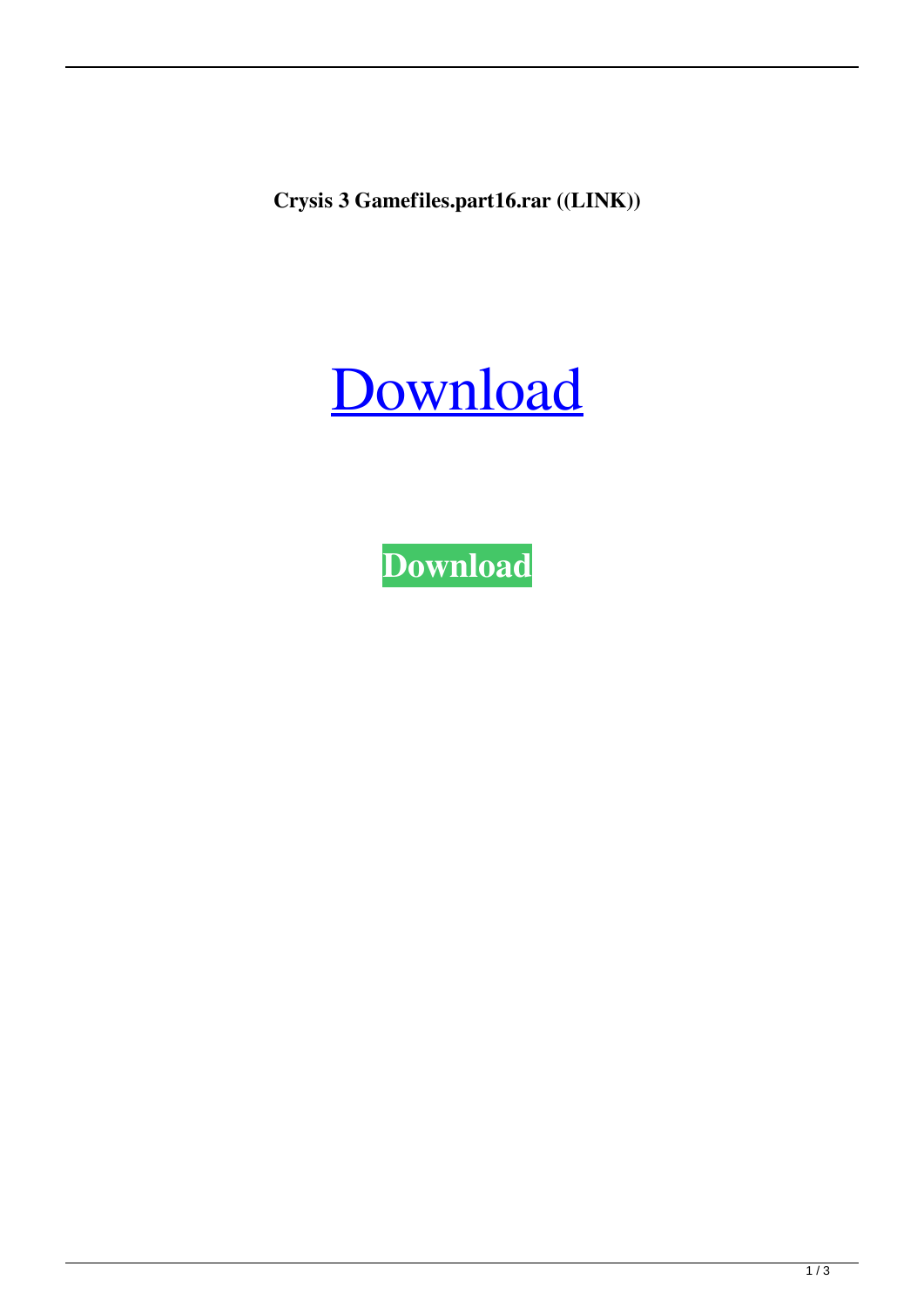(49) A: Your destination has been setup wrong. If you open the setup file from the folder where the files are located, you would find the proper.dll and.bat files you want to install. You would get the information on how to install the components correct from the manual that came with the CryEngine. Q: ASP.Net MVC DirectoryMap default controller I have a website using MVC 6 and using DefaultModuleRoutePrefix in Global.asax I would like to tell it, the default route for this website should always be the HomeController. Is this possible? I would like something like this public static void RegisterRoutes(RouteCollection routes) { routes.MapRoute( name: "Default", url: "{controller}/{action}/{id}", defaults: new { controller = "Home", action = "Index",  $id =$ UrlParameter.Optional } ); } I also would like to remove/hide the other controllers, I tried following, but it did not work. I get 404 error. public void Application\_Start() { RouteTable.Routes.MapRoute( name: "Default", url: "{controller}/{action}/{id}", defaults: new { controller = "Home", action = "Index",  $id = UrlParameter.Optional$  } ); // code removed for clarity } A: I'm afraid I'm not 100% sure what you want to achieve, but try this: public static void RegisterRoutes(RouteCollection routes) { routes.IgnoreRoute("{resource}.axd/{\*pathInfo}"); routes.MapRoute(